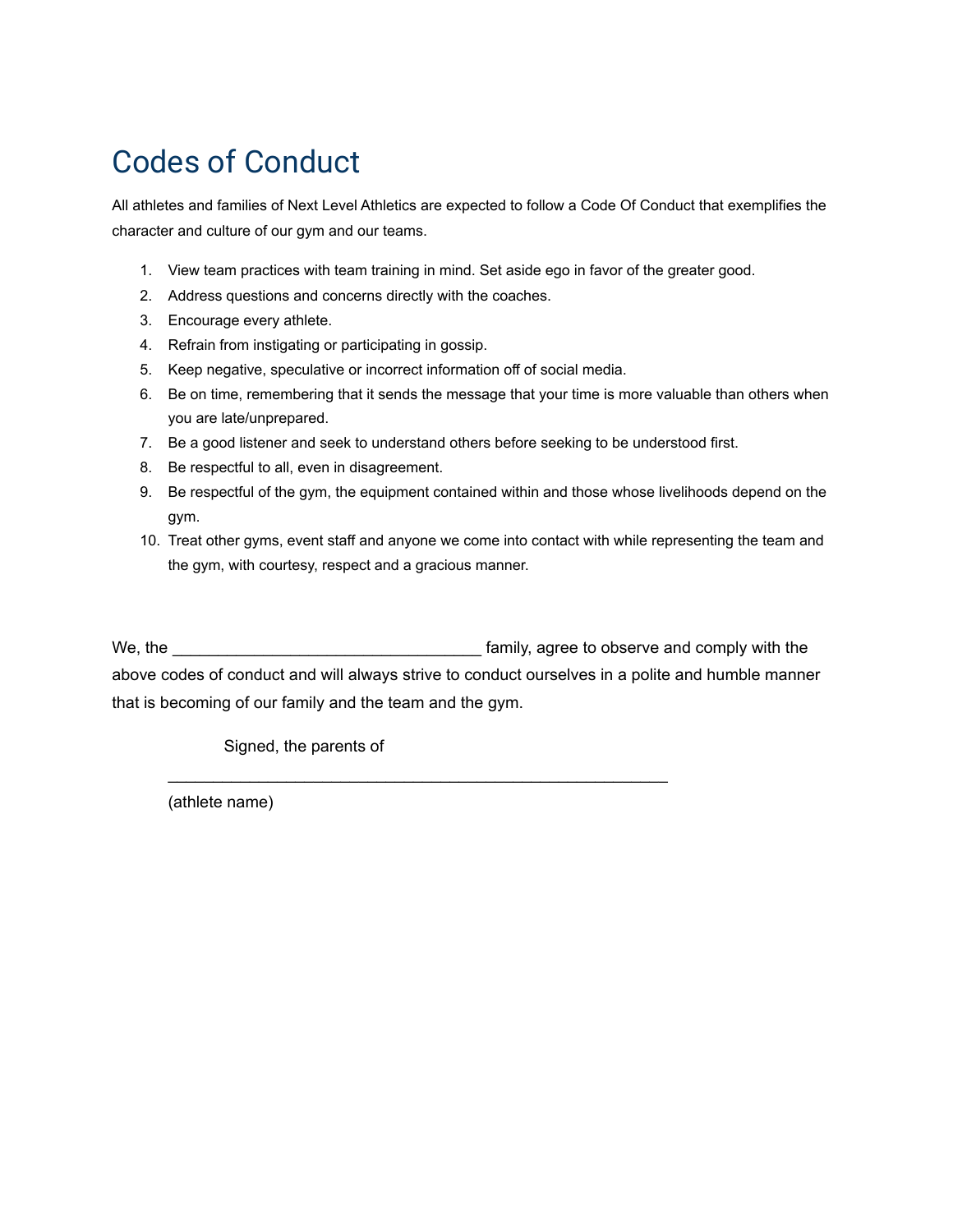# **Social Media Constitution**

**Please follow the official Next Level Facebook and Instagram for social media updates. @nextlevelathleticsla is the username for both. We will also have team Bands in order to keep everyone updated with team specific information.**

**We ask that all social media posts concerning Next Level, the staff and customers, be done in a positive manner. Any negative posts, whether on the official Next Level media or personal media of any athletes, coaches, staff or parents may result in dismissal of the poster. Any negative posts made about Next Level, the staff, athletes or customers by non-members is not to be responded to in any way. If you are unhappy with a competition or event producer, do not contact them, let us know and we will pass it on on your behalf.**

**Pictures of the athletes, staff and families of Next Level at practices and competitions may be posted online and used for advertisement purposes.**

**Posting video of generic stunts, individual jumps and tumbling passes and celebrating new individual accomplishments are allowed. If in doubt, please contact a coach before posting if you are unsure. We may ask you to remove photos and videos if we feel there is a good reason to take it down.**

**Do not create accounts online as "Next Level" or "YCC/Youngsville Club Cheer" accounts like "NLgirl, YCCathlete" etc. are ok as long as they follow the rules of appropriateness and wholesome social interaction.**

**Group texts and messages amongst athletes and parents concerning anything Next Level should include at least one Next Level coach in order to maintain goodwill and to keep incorrect information from spreading. Next Level will follow the rules regarding social media, electronic messaging and personal interaction put forth by USA Cheer. These rules can be found under the SafeSport header on the USACHEER.org website.**

**I, \_\_\_\_\_\_\_\_\_\_\_\_\_\_\_\_\_\_\_\_\_\_\_\_\_\_\_\_\_\_\_\_\_\_\_\_\_ understand that my family and my Next Level/Youngsville Club Cheer athlete may be removed from the program if we violate the social media policies and guidelines outlined above. \_\_\_\_\_\_\_\_(parent initials here).**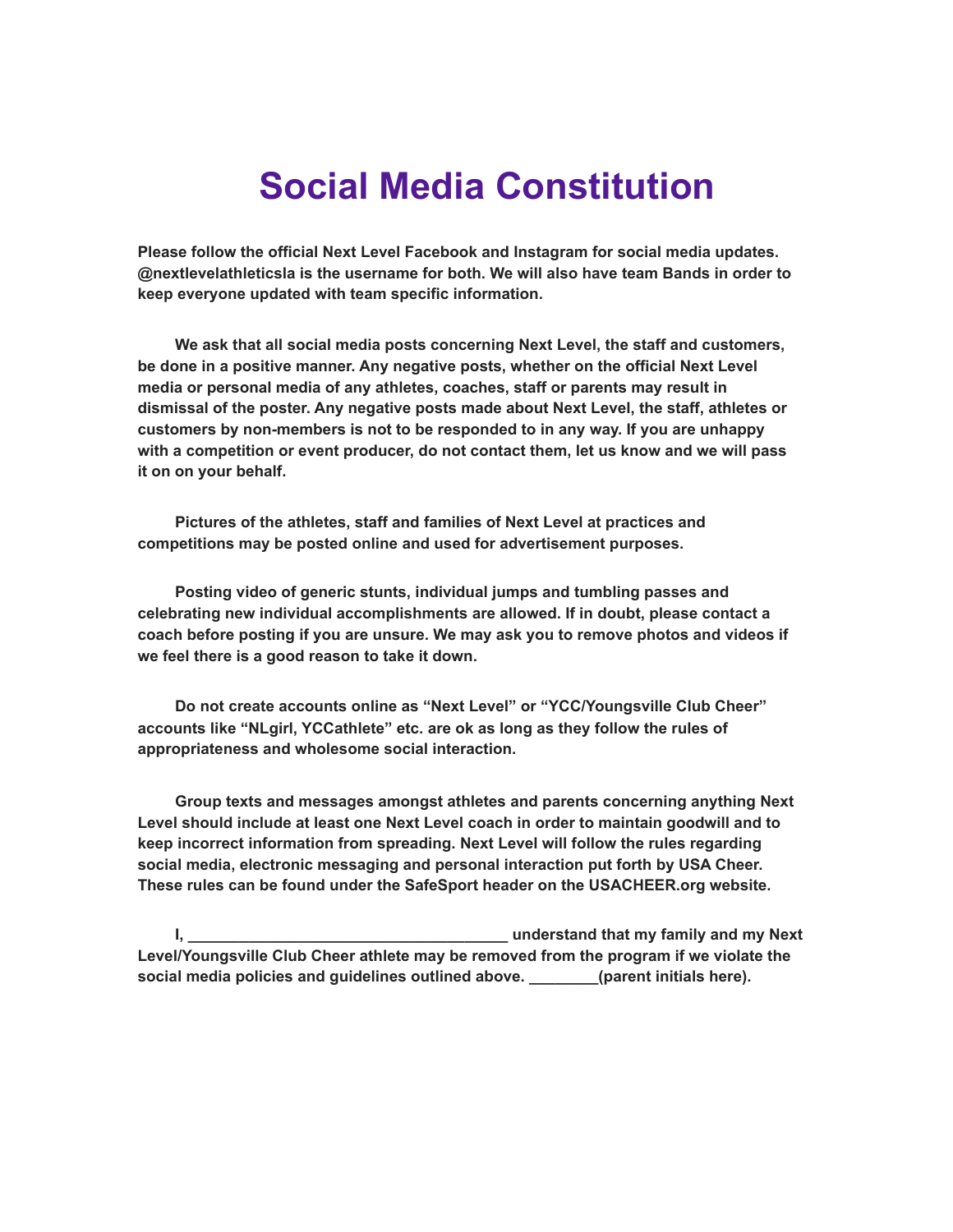#### **ENROLLMENT AND TUITION/FEE/AGREEMENT 2022-2023 NEXT LEVEL YCC COMPETITIVE CHEER PROGRAM**

This contract is entered into by Next Level Cheer, LLC, hereinafter referred to as "Next Level" and example and and the set of the set of the set of the set of the set of the set of the set of the set of the set of the set of the set of the set of the set of the set of the set of the set of the set of the set of the  $\mathcal{L}_\text{max}$  , and the contribution of the contribution of the contribution of the contribution of the contribution of the contribution of the contribution of the contribution of the contribution of the contribution of t

I/We\_\_\_\_\_\_\_\_\_\_\_\_\_\_\_\_\_\_\_\_\_\_\_\_\_\_\_\_\_\_\_\_\_, the undersigned parent(s) and/or legal guardian(s) of \_\_\_\_\_\_\_\_\_\_\_\_\_\_\_\_\_\_\_\_\_\_\_\_\_\_\_\_\_\_, hereinafter referred to as "the child" do hereby make application to enroll my/our child in the Next Level competitive cheer program at Next Level Athletics and Youngsvlille Club Cheer (or YCC) for the 2022-2023 season.

I/We understand and agree that I/we have paid a non-refundable team registration fee. The nonrefundable registration fee is \$45. I/We further understand and agree that this non-refundable registration fee due at the time of the tryouts shall be used to cover the administrative costs of processing registration and that payment of this registration fee shall not be credited toward the child's tuition.

By signing this agreement, I/We agree to keep the child continuously enrolled in the Youngsville Club Cheer program at Next Level for the entire 2022-2023 season, which has the duration of 12 months beginning April 2022 and ending March 2023.

Tuition (see attached chart) for the 2022-2023 season is \$1500 for mini-youth teams and \$1872 for junior-senior teams, which I/We agree to pay in consideration of my/our child's enrollment in the Next Level/YCC program. I/We understand that payment of tuition and event/competitive fees will be paid in the outlined payments.

THE FIRST TUITION PAYMENT IS DUE APRIL 1st AND EACH PAYMENT FOLLOWING ENROLLMENT WILL BE DUE ON THE FIRST OF EACH MONTH WITH ENROLLMENT BEGINNING on April 1, May 1, June 1, July 1, Aug 1, Sept 1, Oct 1, Nov 1, Dec 1 2022, and Jan 1, Feb 1, Mar 1 2023. INITIAL HERE \_\_\_\_\_\_\_\_

| PAYMENTS AND FEES ARE MADE THROUGH BANK CREDIT CARD or DEBIT CARD ON FILE. In                      |
|----------------------------------------------------------------------------------------------------|
| addition, I/We fully understand and agree that my/our commitment includes paying for choreography, |
| music and props, coaches fees, uniform and practice wear of which pricing is disclosed in the Next |
| Level/YCC fee schedule. INITIAL HERE                                                               |

I/We fully understand and agree that no tuition, fees, or money raised/donated shall be refunded. If I/We withdraw our child from Next Leve/YCCl, I/we understand that I/ we shall be liable for a \$200 drop fee that will be paid in full before automatic tuition payments are stopped. INITIAL HERE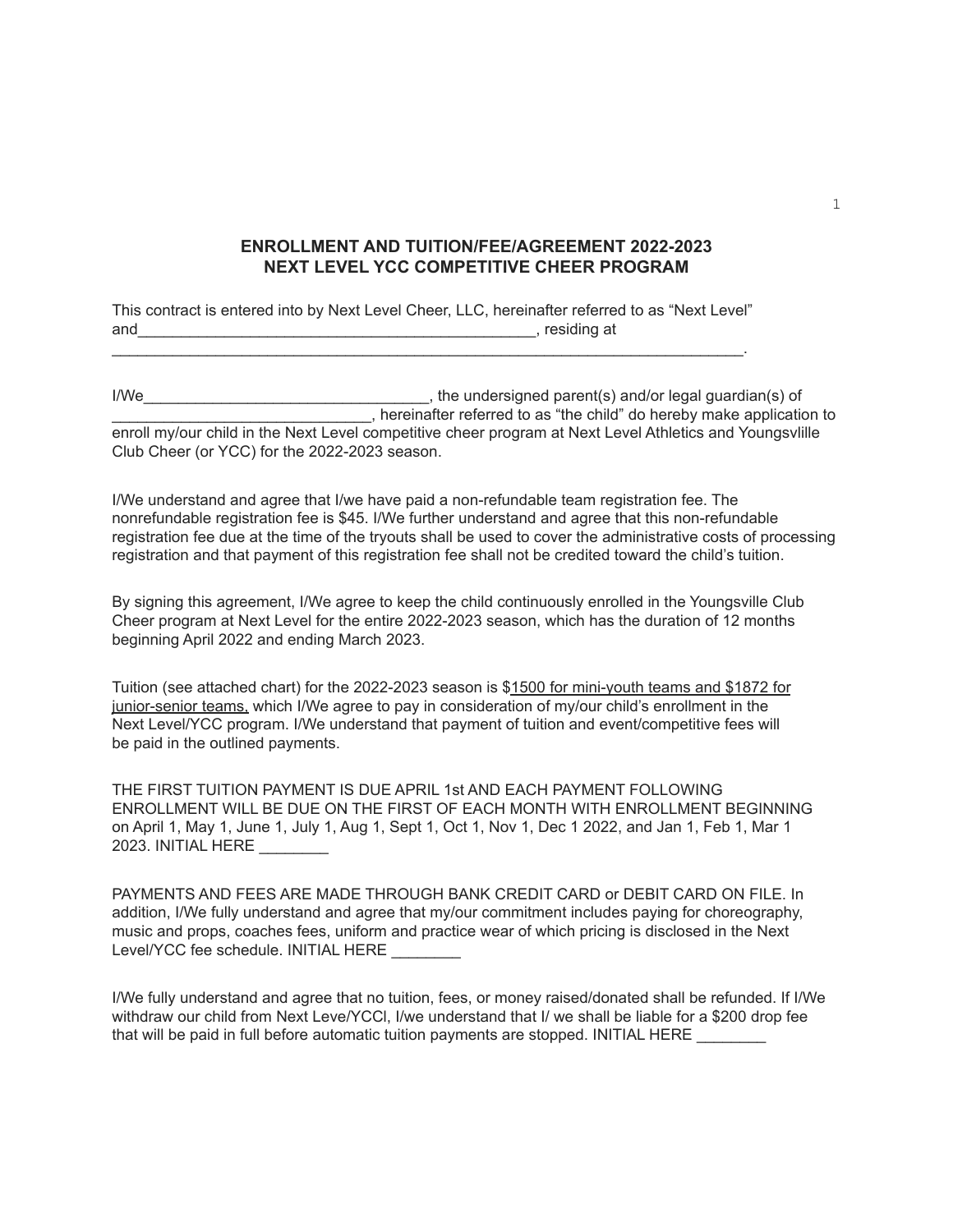I/We understand and agree that all non-tuition related payments are to be made via check or any other forms of payment acceptable by Next Leve/YCCl. In the event I/we pay non-tuition related payments with cash, I/we should obtain a receipt from Next Level because Next Level assumes no responsibility for payments without a written receipt issued. INITIAL HERE

I/We understand and agree that there is a \$38 charge for the handling of Non-Sufficient Funds (NSF) checks. Following the second NSF check, I/we understand that Next Level will place my/ our account on a cash-only basis. I/we understand and agree that we are liable for any collection costs, court costs, attorney fees incurred by Next Level to collect delinguent accounts. INITIAL HERE

I/We understand and agree that no discount is allowed for absenteeism, vacation or holidays that Next Level is closed. There is no discount for days the facility is closed due to inclement weather or facilitiesrelated issues (such as lack of water, electricity, or maintenance issues). The dates of holidays and breaks will be provided to the parents in the Next Level Parents Handbook. INITIAL HERE

I/We understand and agree that the tuition and competitive fees for the 2022-2023 season described herein does not include costs of optional items not included in the fee schedule. INITIAL HERE

I/We understand, and accept the financial and other conditions described herein-above and agree to abide by them. I/we further understand and agree that this agreement shall be deemed accepted by Next Level by a duly authorized representative of Next Level Cheer, LLC. INITIAL HERE \_\_\_\_\_\_\_\_

Signature of Parent or Guardian Date

\_\_\_\_\_\_\_\_\_\_\_\_\_\_\_\_\_\_\_\_\_\_\_\_\_\_\_\_\_\_\_\_\_\_\_\_\_\_\_\_\_\_ \_\_\_\_\_\_\_\_\_\_\_\_\_

\_\_\_\_\_\_\_\_\_\_\_\_\_\_\_\_\_\_\_\_\_\_\_\_\_\_\_\_\_\_\_\_\_\_\_\_\_\_\_\_\_\_ \_\_\_\_\_\_\_\_\_\_\_\_\_

Signature of Parent or Guardian Date

Authorized Agent/ Date Next Level Cheer, LLC

\_\_\_\_\_\_\_\_\_\_\_\_\_\_\_\_\_\_\_\_\_\_\_\_\_\_\_\_\_\_\_\_\_\_\_\_\_\_\_\_\_\_ \_\_\_\_\_\_\_\_\_\_\_\_\_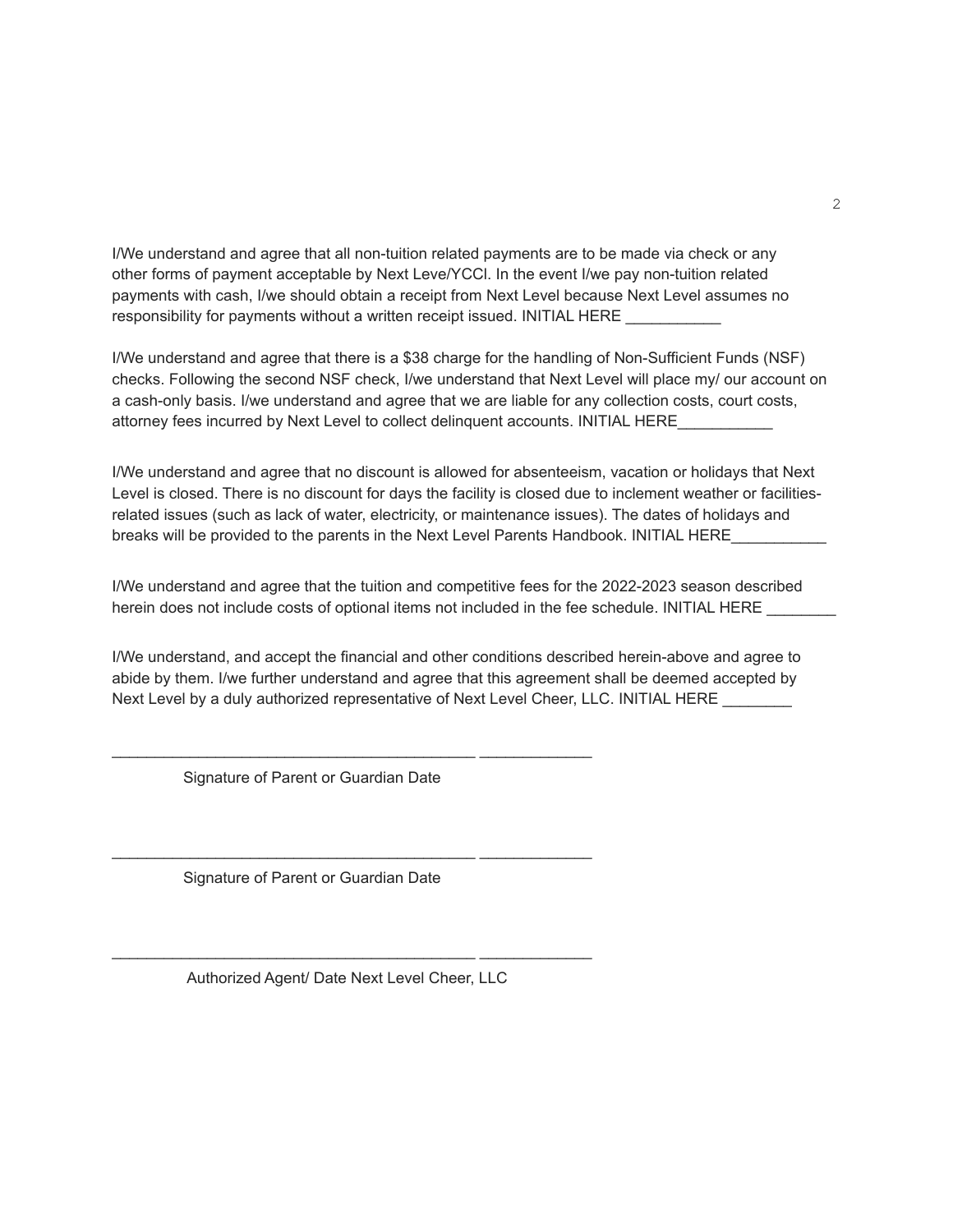#### **Credit Card Authorization Form**

Please complete all fields. Your card will be charged monthly on the 1st unless payment is brought in by the last day of the prior month. This authorization will remain in effect for the calendar year starting with the date signed.

| <b>Credit Card Information</b> |                              |              |                                                                                  |             |  |  |  |
|--------------------------------|------------------------------|--------------|----------------------------------------------------------------------------------|-------------|--|--|--|
|                                | Card Type: $\Box$ MasterCard | $\Box$ VISA  | $\Box$ Discover                                                                  | $\Box$ AMEX |  |  |  |
|                                |                              | $\Box$ Other |                                                                                  |             |  |  |  |
|                                |                              |              |                                                                                  |             |  |  |  |
|                                |                              |              |                                                                                  |             |  |  |  |
|                                |                              |              |                                                                                  |             |  |  |  |
|                                |                              |              | Cardholder ZIP Code (from credit card billing address): ________________________ |             |  |  |  |

\_\_\_, authorize \_Next Level Cheer, LLC \_\_\_\_\_ to charge my credit card for the  $I,$ monthly payments required to be a member of Next Level All Stars. I understand that my information will be saved to file for future transactions on my account.

**Customer Signature** 

Date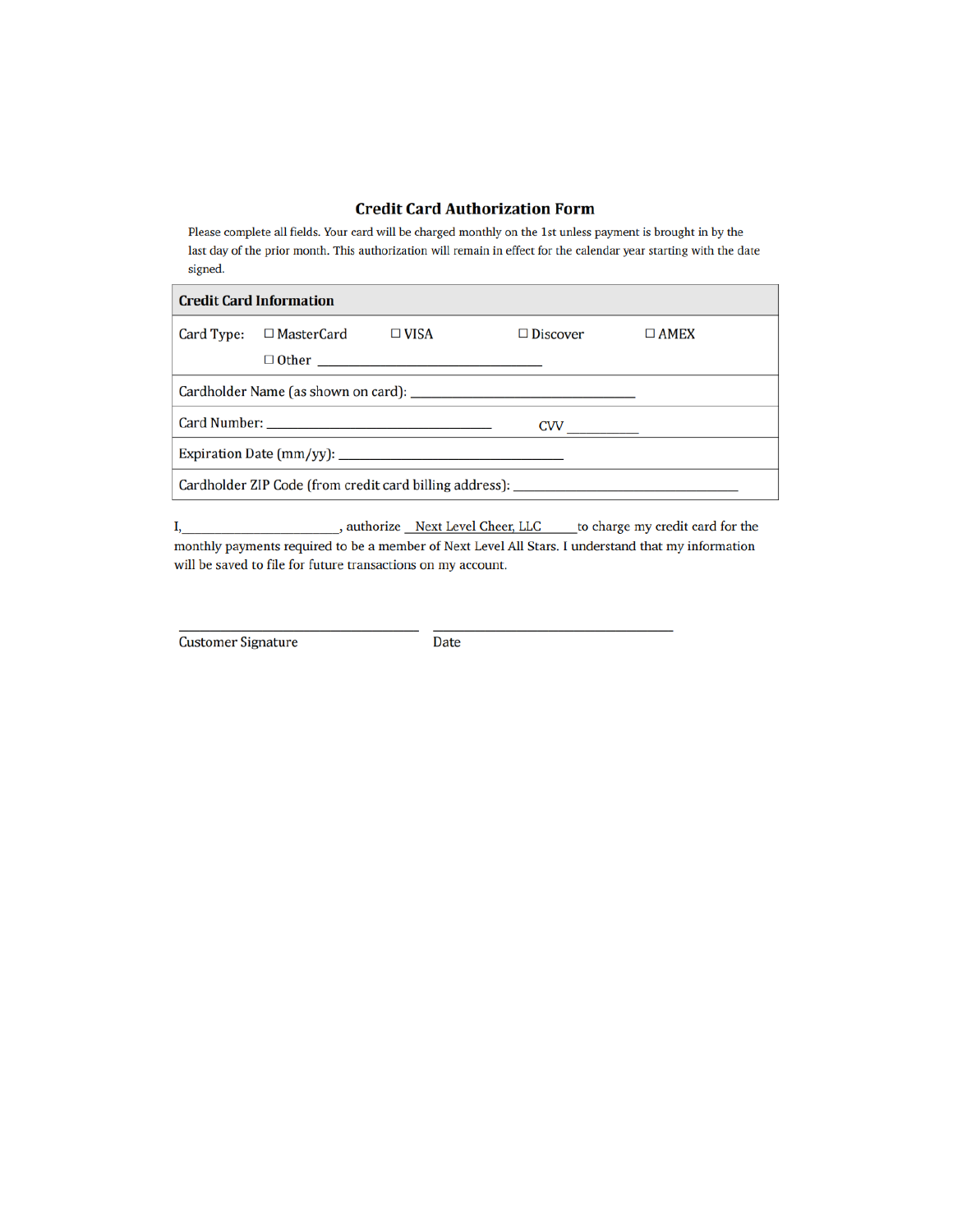## Junior-Senior Belles Tuition & Fee Schedule

| Date          | Tuition | Date           | <b>Cheer Fees</b>    |
|---------------|---------|----------------|----------------------|
| April 1st     | \$156   | April 15th     | \$200                |
| May 1st       | \$156   | May 15th       | \$200                |
| June 1st      | \$156   | June 15th      | \$200                |
| July 1st      | \$156   | July 15th      | \$200                |
| August 1st    | \$156   | August 15th    | \$200                |
| September 1st | \$156   | September 15th | \$200                |
| October 1st   | \$156   | October 15th   | \$200                |
| November 1st  | \$156   | November 15th  | \$200                |
| December 1st  | \$156   | December 15th  | \$200                |
| January 1st   | \$156   | January 15th   | \$200                |
| February 1st  | \$156   | February 15th  | Quest Fees \$75-150* |
| March 1st     | \$156   | $\times$       | X                    |